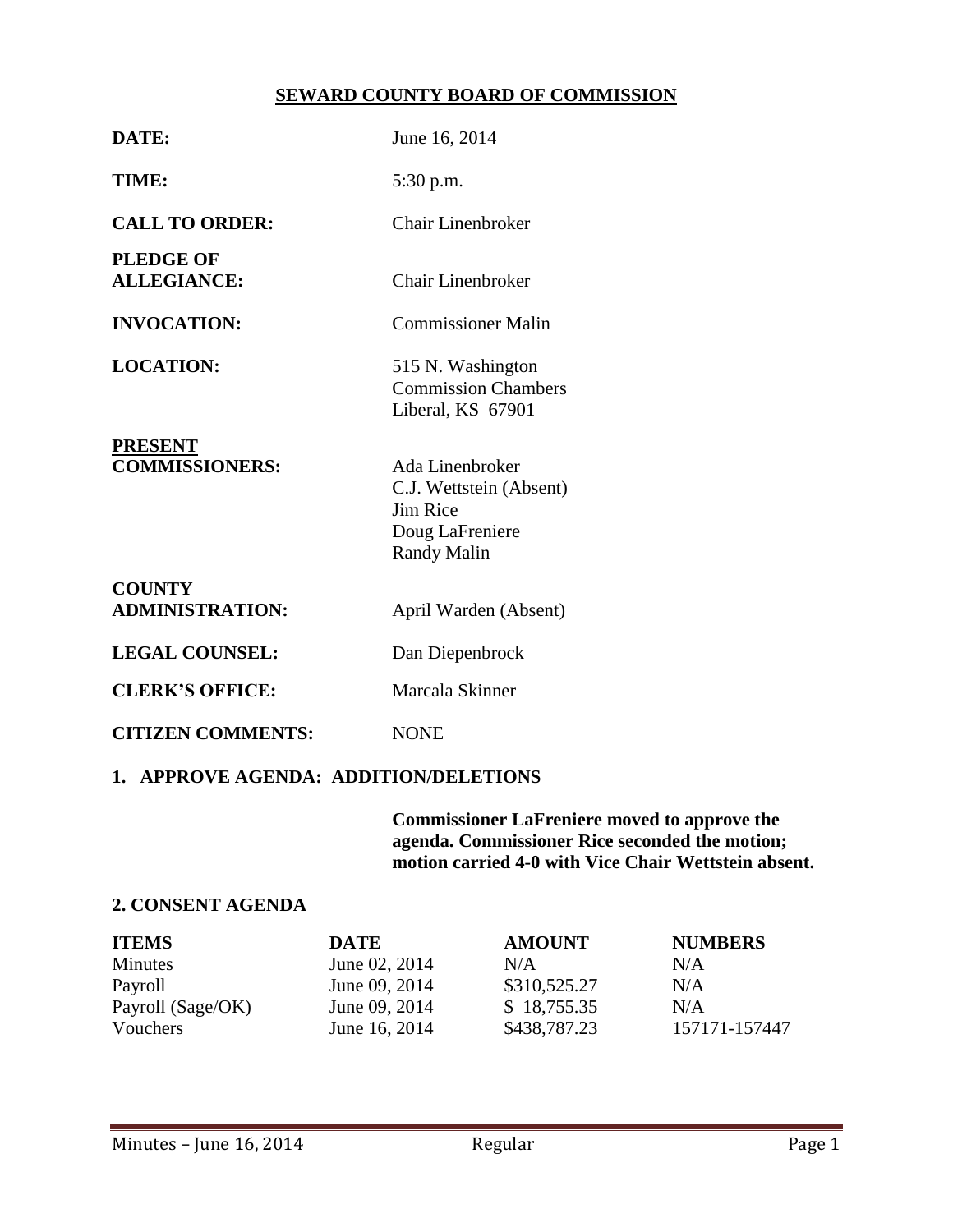## **REQUISITIONS**

| <b>DEPARTMENT</b> | <b>ITEM</b>          | <b>VENDOR</b>        | <b>AMOUNT</b> | <b>LINE ITEM</b> |
|-------------------|----------------------|----------------------|---------------|------------------|
|                   | $(2)$ Desktop        |                      |               |                  |
|                   | Computers for        |                      |               |                  |
| R&B               | R&B                  | <b>Web Creations</b> | \$2,577.98    | 4-205-35110-487  |
|                   | Sign Inventory       | Simple Signs/        |               |                  |
| R&B               | Software Program     | Rowekamp             | \$2,000.00    | 4-205-35110-227  |
|                   | <b>MDT</b> Toughbook |                      |               |                  |
| County            | for Emergency        | Rugged               |               |                  |
| Technology        | Mgmt                 | Notebooks            | \$4,144.00    | 4-100-31166-250  |

**Commissioner Rice moved to approve the Consent Agenda. Commissioner LaFreniere seconded the motion; motion carried 4-0 with Vice Chair Wettstein absent.**

## **3. NEW EMPLOYEES**

None Present

## **4. GREAT PLAINS DEVELOPMENT ANNUAL UPDATE**

Bob Wetmore, Co-Director of Great Plains Development gave a summary of local business loan programs, economic development programs and municipal CDBG grant services available in our county.

## **5. LANDFILL LEASE PURCHASE**

**Commissioner Rice moved to approve Resolution 2014-06, A Resolution Approving the Lease-Purchase of a Caterpillar Compactor. Commissioner Malin seconded the motion; motion carried 4-0 with Vice Chair Wettstein absent.**

To see Resolution 2014-06 in its entirety, see page 5.

## **6. DATA PLAN AGREEMENT FOR LED SIGN**

**Commissioner LaFreniere moved to approve the contract with Watchfire Data Plan for 1 year, to be paid from the Event Center budget. Commissioner Rice seconded the motion; motion carried 4-0 with Vice Chair Wettstein absent.**

## **7. KISMET FIRE STATION PLAN UPDATE**

**Commissioner Rice moved to amend the original specs of the Kismet Fire Station and raise the sidewalls o 16 ft. Commissioner Malin seconded the motion; motion carried 4-0 with Vice Chair Wettstein absent.**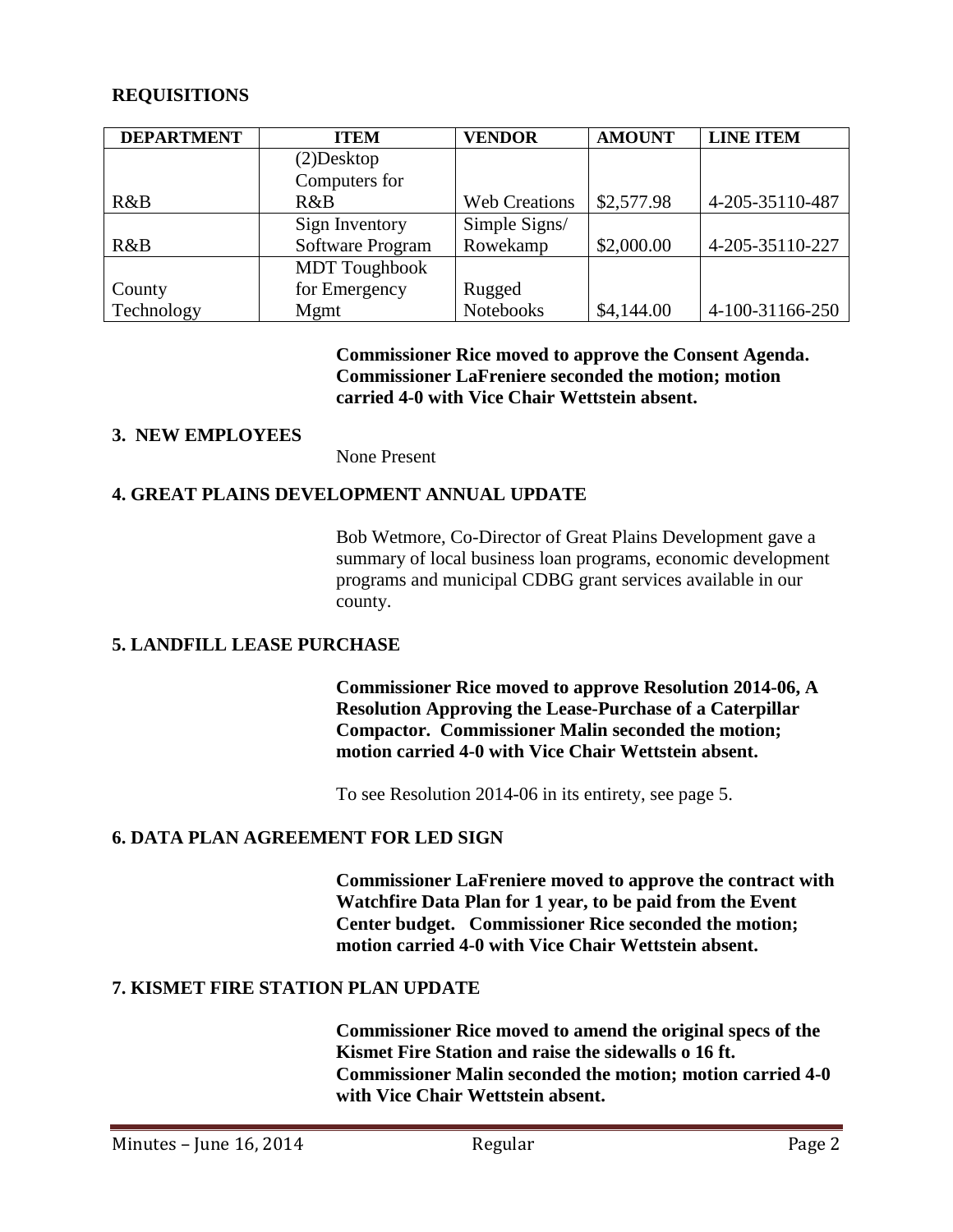## **8. LETTER OF SUPPORT SCCC/ATS**

**Commissioner Rice moved to approve sending the letter of support along with sending a copy of the letter to Dodge City Community College. Commissioner LaFreniere seconded the motion; motion carried 4-0 with Vice Chair Wettstein absent.**

#### **9. VEHICLE PURCHASE**

**Commissioner Malin moved to approve the purchase of a Dodge Durango from Chrysler Corner in the amount of \$29,792 to be paid from the Sheriff's forfeiture fund and to waive the purchasing policy. Commissioner LaFreniere seconded the motion; motion carried 4-0 with Vice Chair Wettstein absent.**

#### **10. PROPOSAL FOR DUAL PURPOSE K-9 DOG**

**Commissioner Rice moved to approve the purchase of a dual purpose K-9 dog for \$9,000 and ask that the County Clerk's office cut a special check for this purchase to come from a private donation. Commissioner Malin seconded the motion; motion carried 4-0 with Vice Chair Wettstein absent.**

#### **11. EXECUTIVE SESSION**

#### **Legal/Security**

**Commissioner Malin moved to recess into executive session for consultation with our attorney which would be deemed privileged in the attorney client relationship under K.S.A. 75- 4319(b)(2) for 20 minutes, to include Dan Diepenbrock, County Counsel and Bill McBryde, Sheriff. To reconvene in the Commission Chambers at 6:37 p.m. LaFreniere seconded the motion; motion carried 4-0 with Vice Chair Wettstein absent.**

The meeting recessed into Executive Session at 6:15 p.m.

Sheriff McBryde left Executive Session at 6:25 p.m.

The meeting resumed at 6:35 p.m.

No action was taken as a result of the Executive Session.

## **12. ADMINISTRATION COMMENTS**

NONE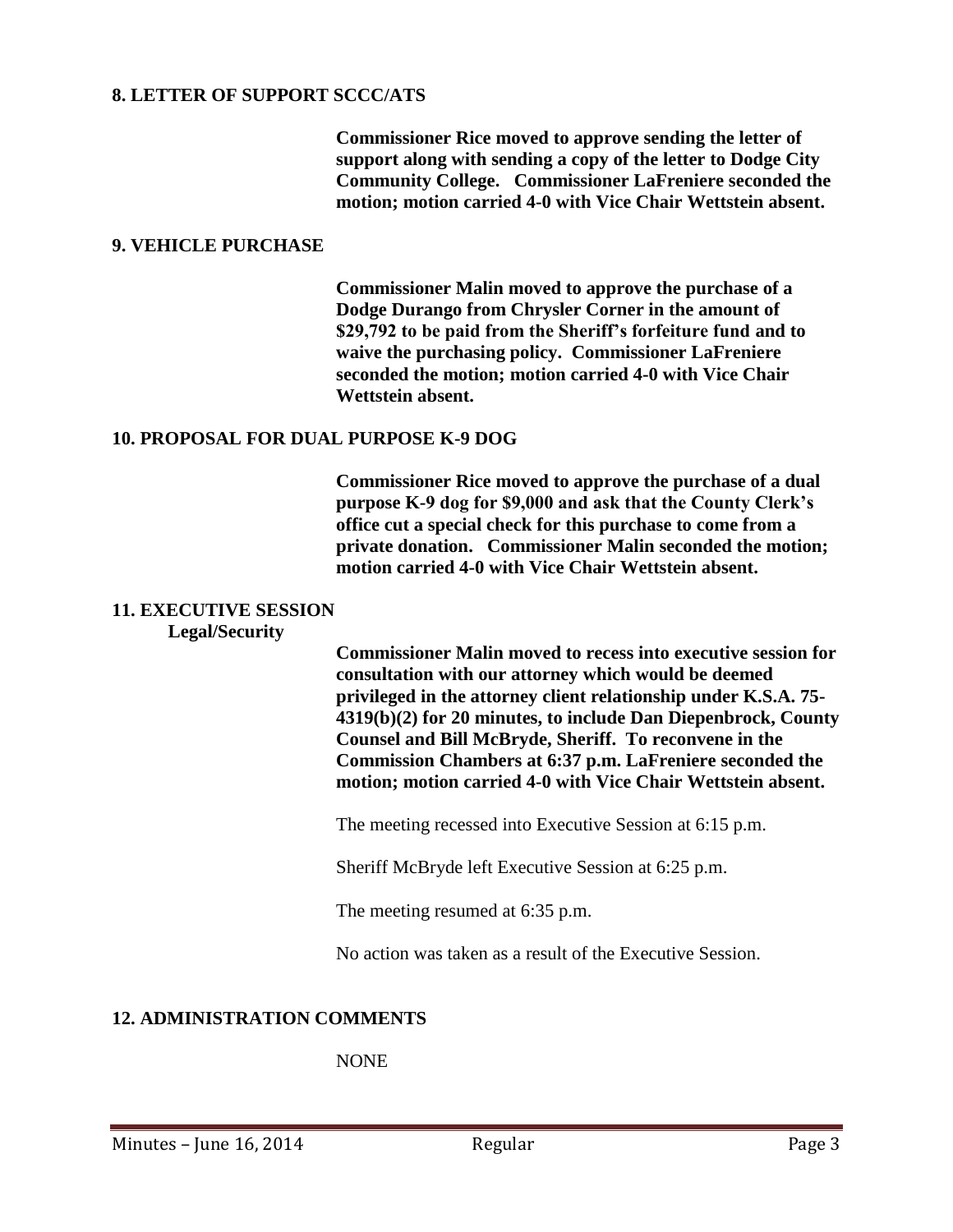## **13. COMMISSION COMMENTS**

Each of the Commissioners had an opportunity to report on liaison meetings they had attended during the last two weeks.

## **14. SUGGESTION CARDS**

There were no suggestion cards.

## **ADJOURN**

 $\overline{a}$ 

**Commissioner Rice moved to adjourn. Commissioner Malin seconded the motion; motion carried 4-0 with Vice Chair Wettstein absent.**

The meeting adjourned at 6:38 p.m.

Ada Linenbroker, Chairperson Stacia D. Long Seward County Commission Seward County Clerk